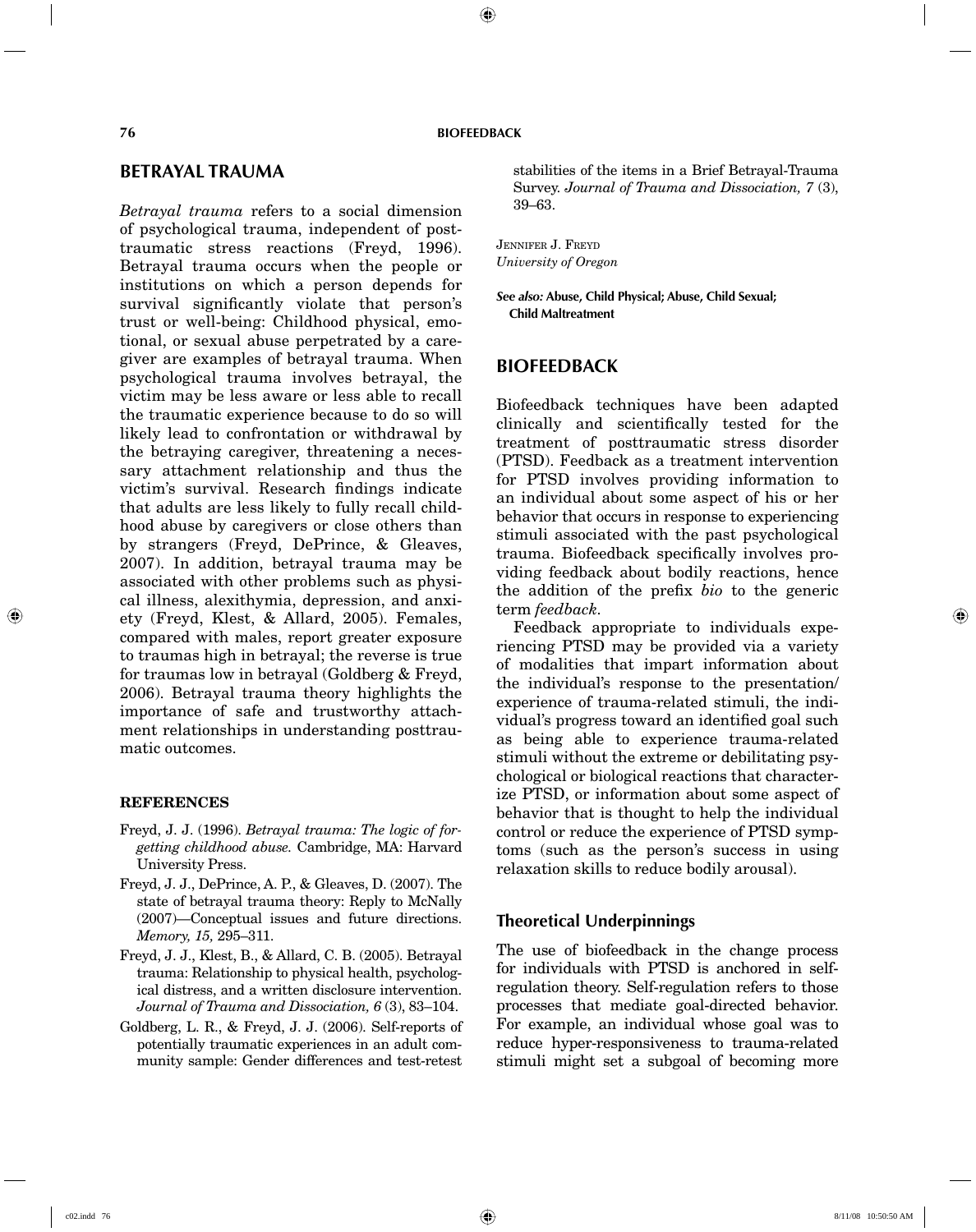# The Encyclopedia of Psychological Trauma

Edited by Gilbert Reyes . Jon D. Elhai . Julian D. Ford